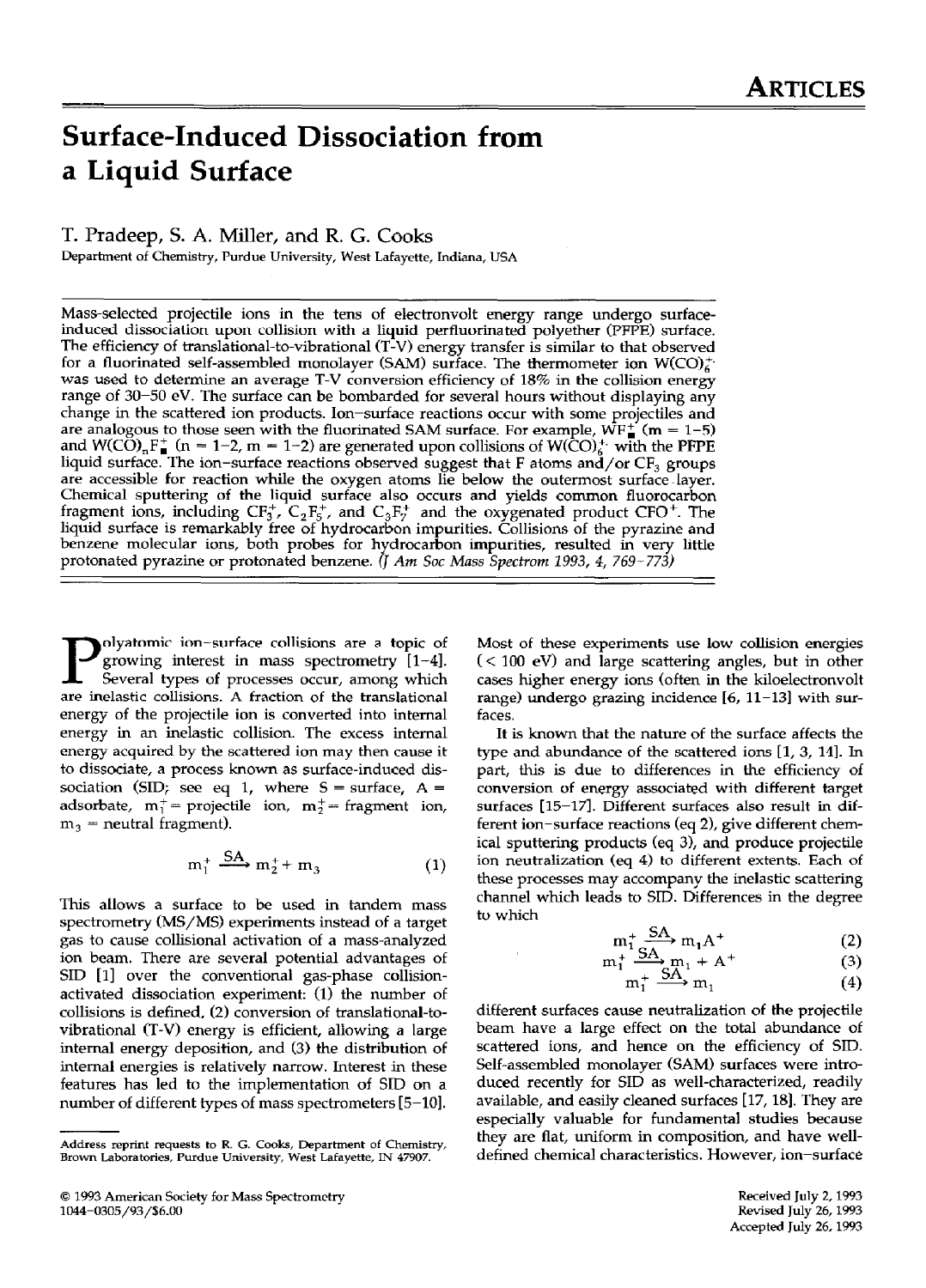*reactions* (if not SID) are intrinsically *destructive* of the surface, and it is important that the total ion dose the surface is exposed to be limited to minimize changes in the surface during the course of an experiment [19].

Distinctions are commonly drawn between static and dynamic secondary ion mass spectrometry (SIMS), based on the total ion dose incident on the target surface [20]. In static SIMS, the dose is kept low enough that, to a good approximation, virgin surface is always sampled. This precludes the use of high ion currents and while satisfactory for surface science experiments, it limits applications of SIMS in the characterization of nonvolatile and thermally labile compounds. This limitation in ion dose was effectively eliminated by Barber et al. [21] who introduced the use of liquid matrices for the study of these types of compounds. It is possible to draw an analogy between *static SIMS* experiments, carried out in the kiloelectronvolt range and involving momentum transfer sputtering collisions to release analytes from the condensed phase, and *static SID* experiments, involving a much smaller perpendicular component of ion velocity normal to the surface and leading to the collection of the inelastically scattered ion, or its fragmentation or reaction products. Just as the use of liquid surfaces in SIMS [originally in the form of the closely related fast-atom bombardment (FAB) method] lifted the limitation on total ion flux, so it is possible that the use of a liquid surface in SID might have corresponding advantages. Additional advantages are also expected of an appropriate material, including the renewal of the outermost surface as a consequence of the mobility of the liquid, and the fact that the liquid surface will be molecularly flat, an important advantage over ordinary solid surfaces in studies on the dynamics of SID and related processes.

A number of investigators have previously published studies on the mass spectra of perfluoropolyethers [22-24]. In addition, Nathanson and coworkers [25] recently reported the scattering of rare gases from a commercially available liquid perfluorinated polyether (PFPE) with a vapor pressure of  $3 \times$  $10^{-10}$  torr. We report experiments in which a film of this material is used as a surface for SID.

### **Experimental**

The BEEQ instrument used in these experiments has been described previously [26]. It employs a double focusing mass spectrometer to select an ion beam, and deceleration optics to deliver this beam to the surface with a known collision energy at specified incident and scattering angles. The scattered ions are filtered in terms of kinetic energy by using an electric sector and mass analyzed by using a quadrupole mass filter. The incident angle relative to the surface normal and scattering angle relative to the incident beam were set at approximately 55° and 90°, respectively. The base pressure of the system was  $1 \times 10^{-8}$  torr during the present set of experiments.

The PFPE (trade name Krytox 1625, CAS number  $60164-51-4$ , of chemical composition  $F[CF(CF<sub>3</sub>)CF<sub>2</sub>O]<sub>27</sub>(ave)CF<sub>2</sub>CF<sub>3</sub>$ , was obtained from Du Pont (Wilmington, DE). The liquid is very viscous, with a specific gravity  $1.86-1.91$  at  $24^{\circ}$ C [27] and was used as received. The sample was allowed to sheet across a stainless steel planchet of 16.5 mm diameter and gravimetric measurements were used to estimate its thickness as 8  $\mu$ m. This corresponds to 3300 monolayers, assuming a 24 A average dimension for the PFPE molecule. The surface did not show any charging, even at a high ion flux ( $\sim$  1 nA/mm<sup>2</sup>). Degassing from the liquid was not significant and the pressure in the collision chamber was constant throughout the experiment.

The fluorinated SAM surface was supplied by Professor Chris Chidsey, Stanford University, and was prepared as described elsewhere [28].

## **Results and** Discussion

This investigation covers several properties of the liquid surface as a target in ion-surface collisions. These are (1) T-V energy transfer. This was expected to be similar to the approximately 19% conversion [16] observed in the case of the fluorinated thioalkane SAM surface, given the chemical similarity of the surfaces. (2) The ion scattering efficiency, that is the total number of scattered ions of all types measured as a fraction of the number of incoming ions. Note that absolute methods of measuring this efficiency are not available but comparative data taken under identical conditions allow an approximate measure of the effects of the different surfaces. (3) The occurrence of ion-surface reactions and of chemical sputtering. Similarities to the processes observed for the fluorinated SAM surface were sought. (4) Finally, it was of interest to determine if the surface could be subjected to high ion fluxes for long periods without significant changes in the scattered ion spectra as the analogy drawn in the Introduction between dynamic and static SIMS/FAB might lead one to expect. In addition, practical issues concerning the purity of the liquid surface, especially the degree to which it is contaminated by adventitious hydrocarbons, were addressed.

In these studies, a number of different projectiles were used. They included: (1) benzene radical cations, used to qualitatively compare the internal energy deposition from the PFPE liquid surface and the fluorinated SAM surfaces, (2)  $W(CO)_6^+$  ions, used to estimate the distribution of internal energies deposited in the inelastically scattered projectile ion,  $(3)$  Xe<sup>+</sup>: ions, used to study the surface composition by chemical sputtering, (4) tungsten radical cations, used to seek ion-surface reactions, (5) pyrazine radical cations, used to test for the presence of adventitious hydrocarbons, and (6)  $Cr(CO)<sub>6</sub>$  beams, used to test the effects of bombardment with high fluxes for extended periods.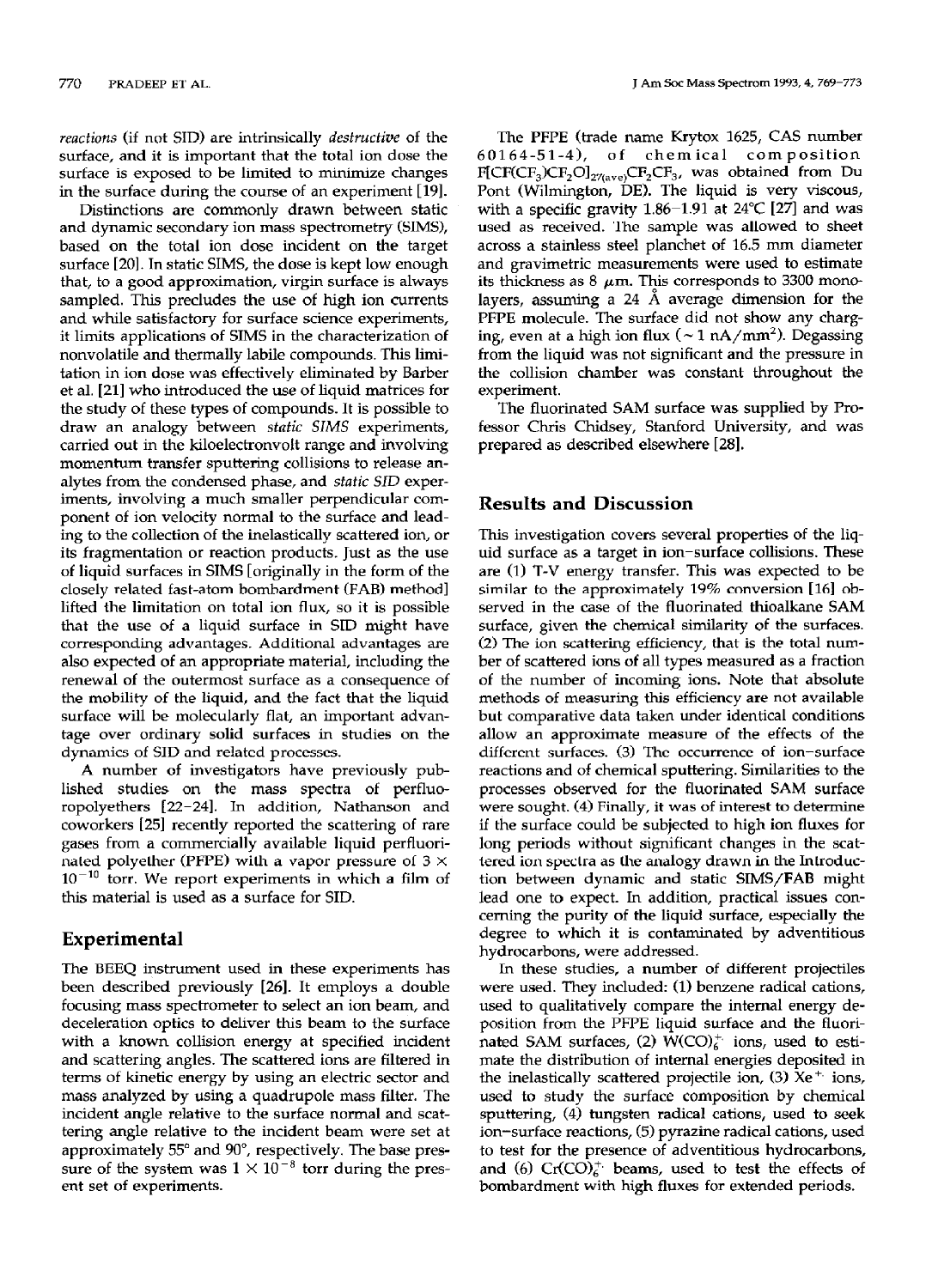SID product spectra for benzene radical cation *(m/z* 78) projectiles were used to qualitatively compare the internal energy deposition upon collision at the PFPE liquid surface versus a fluorinated SAM surface. The 30 eV product spectrum for the PFPE liquid surface gave the following characteristic peaks and approximate relative abundances: *m rz* 52 (100%), *m/z 39* (55%), *m/z* 51 (50%), *m/z* 50 (35%), *m/z* 63 (15%), *m rz* 77 (10%), *m/z* 78 (10%), *mjz* 27 (10%), *m/z* <sup>28</sup>  $(10\%)$ ,  $m/z$  29  $(10\%)$ , while all other fragment ions were of less than  $\leq 5\%$  relative abundance. The fluorinated surface, under the same conditions, gave approximate relative abundance of  $m/z$  52 (100%),  $m/z$ 39 (80%), *mjz* 51 (70%), *mr z* 50 (40%), *mjz* 63 (20%), *m/z* 77 (15%), *mjz* 78 (15%), *mjz* 27 (10%), *m/z 28*  $(10\%)$ , and  $m/z$  29 (10%). The similarity in the spectra suggests a strong similarity in internal energy deposition for the two surfaces studied. This prompted a closer look at the T-V energy conversion efficiency of the PFPE liquid surface.

The thermometer ion  $W(CO)<sub>6</sub><sup>+</sup>$  was used to estimate the T-V conversion efficiency upon collisions with the liquid PFPE surface. Figure 1 shows the SID spectrum of  $W(CO)<sub>6</sub>$  recorded at 30 eV collision energy. Formation of the base peak,  $W(CO)<sub>3</sub><sup>+</sup>$  requires that the impacting projectile acquire at least 6.3 eV of internal energy [29]. The SID spectrum can be analyzed to yield the approximate distribution of internal energies [15] and when this is done, the weighted average of the distribution is found to be 5.5 eV with a full width-half maximum of 4.4 eV. Using the weighted average, the conversion of T-V energy is found to be 18% at this collision energy, for the given incident and scattering angles. This value agrees well with values derived using the same method for the fluorinated SAM surface, where T-V conversion efficiencies of 19% are recorded under similar conditions [16]. When the collision energy is raised, there is a corresponding increase in the degree of fragmentation, indicating an increase in internal energy deposition. On the other hand, the



Figure 1. The SID mass spectrum of  $W(CO)_6^+$  at a collision energy of 30 eV for an 8  $\mu$ m thick PFPE surface supported on a stainless steel planchet. incident and scattering angles were 55° and 90°, respectively. The ion current was 0.15 nA at the surface.

estimated T-V efficiency decreases being 18% at 50 eV, 16% at 70 eV, and 12% at 90 eV. The values at the higher energies are less precise because ions due to chemical sputtering begin to make a considerable contribution to the spectrum. For example, the 90 eV spectrum of  $W(CO)<sub>6</sub><sup>+</sup>$  on the PFPE surface shows  $m/z$ 69,  $CF_3^+$ , as the base peak and other significant sputtering peaks are C<sub>2</sub>F<sub>5</sub><sup>+</sup> *m/z* 119 (50%), C<sub>3</sub>F<sub>7</sub><sup>+</sup> *m/z* 169 (25%), while CF<sup>+</sup>, CFO<sup>+</sup>, CF<sub>2</sub><sup>+</sup>, C<sub>2</sub>F<sub>3</sub><sup>+</sup>, C<sub>2</sub>F<sub>4</sub><sup>+</sup>, C<sub>3</sub>F<sub>5</sub><sup>+</sup>, and  $C_3F_6^+$  ions are present at low ( $\lt 10\%$ ) abundance.

The chemical sputtering process could be studied more easily by scattering  $Xe^{+}$  ions from the surface, and when this was done at 90 eV, significant sputtering peaks were  $CF_3^+$   $m/z$  69 (100%),  $CF^+$   $m/z$  31  $(50\%)$ ,  $C_2F_5^+$  *m/z* 119 (30%),  $C_2F_4^+$  *m/z* 100 (25%),  $C_3F_7^+$  *m/z* 169 (20%) with other ions of  $\lt$  5% relative abundance. The  $Xe^+$  sputtering spectrum displays close similarities to the sputtering spectrum of the fluorinated SAM surface.

At collision energies above 30 eV, the scattered ions resulting from  $W(CO)_6^+$  impact included products of ion-surface reactions (eq 2). These were of the general formulae,  $WF_{\blacksquare}^+$  (m = 1-5) and  $W(CO)_{n}F_{\blacksquare}^+$  (n = 1-2,  $m = 1-2$ ). The reaction products, WF $_{\blacksquare}^+$  (m = 1-5), were also observed when the isotopic  $W^+$  ion beams *(m/z* 184 and 186) were used as projectiles. The products also contained combinations of  $WF_{\blacksquare}^+$  ions with  $CF<sub>2</sub>$  and  $CF<sub>3</sub>$  fragments, although in small (< 5%) relative abundances.

While it is more difficult to quantify the efficiency of a surface with respect to total scattered ion current than to quantify energy transfer efficiency, a relative efficiency was estimated by using the data in Figure 1 and an analogous spectrum from the fluorinated SAM surface. The SID spectrum recorded using the PFPE liquid surface gave approximately five times greater scattered ion current compared to that observed from the fluorinated SAM surface under identical conditions.

Adventitious hydrocarbon impurities can have a significant affect on the appearance of SID'spectra, and their possible presence on the liquid surface was investigated by recording the spectrum of pyrazine molecular ion at 30 eV collision energy. Like other heteroaromatic ions, this ion has a great propensity to abstract available hydrogen atoms from molecules present at surfaces [1]. However, the spectrum of the fluorinated liquid showed virtually no hydrogen atom abstraction. Even the relatively clean fluorinated SAM surface shows a much more abundant  $(M + H)^+$  ion (typical values for the fluorinated SAM surfaces which have been in use for some time are approximately [M +  $H$ <sup>+</sup>/M<sup>+</sup> = 0.2). The test for adventitious hydrocarbons was repeated after bombardment of both surfaces for 6 hours with  $Cr(CO)<sub>6</sub><sup>+</sup>$  ions with a primary ion current of approximately 1 nA. Following the bombardment, the  $(M + H)^+$  ion was still absent from the PFPE liquid surface but present in the same relative abundance for the fluorinated SAM surface (Figure 2). The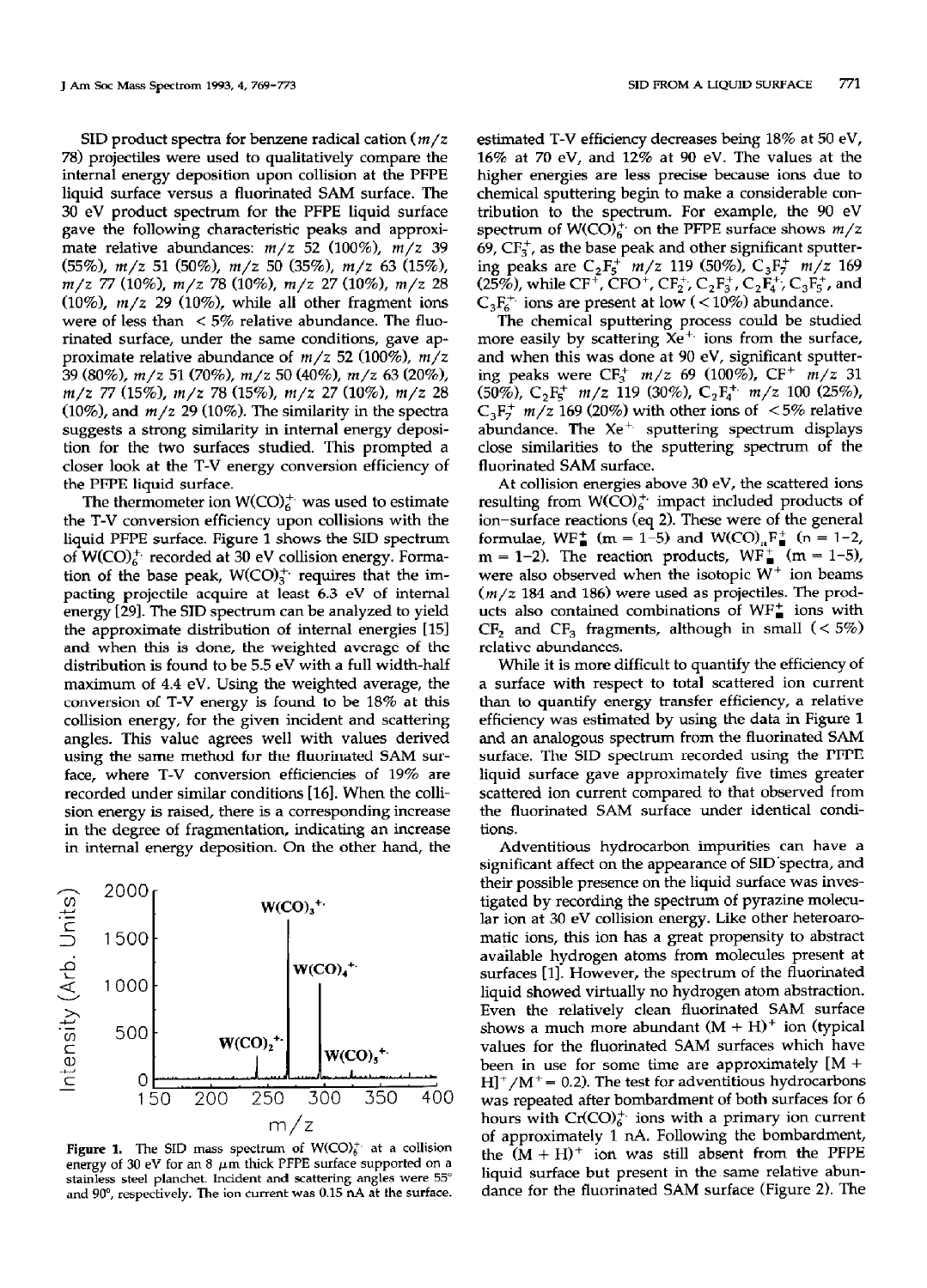

Figure 2. (a) Scattered ions (partial spectrum) recorded when pyrazine molecular ions *(m/z* 80) impact upon a PFPE liquid surface after 6 hours of bombardment by a 1 nA beam of  $Cr(CO)<sub>6</sub><sup>+</sup>$ . Note the  $(M + H)<sup>+</sup>$  ion abundance. (b) The same spectrum for a fluorinated SAM surface recorded under identical conditions.

surface composition following prolonged bombardment of  $Cr(CO)<sub>6</sub><sup>+</sup>$  was further investigated by Xe<sup>+.</sup> ion sputtering at 90 eV, and no change in the product spectrum was observed. Again, hydrocarbon peaks were absent for the PFPE liquid surface; however, for a typical fluorinated SAM surface, hydrocarbon peaks are still seen.

# **Conclusions**

Several general conclusions follow from this study. First, the need for readily available, higher performance surfaces for SID has at least partly been met. In spite of the attractive features of SID, as listed in the Introduction, the bulk of the work using this technique has been done with surfaces which result in extensive ion beam loss by neutralization as well as lower than optimal T-V conversion energy. Some of these problems were alleviated with the introduction of SAM surfaces. However, the preparation of these surfaces, especially those which are chemically derivatized, is not straightforward, and the fact that they consist of chains a single monolayer in length necessarily makes

them somewhat fragile. The use of liquid surfaces, as introduced in this article, makes it possible to prepare stable, well-defined surfaces by simply coating a substrate.

The PFPE liquid surface has potential applications as a SID target in the study of biological molecules. Advantages over other common SID targets include its ease of preparation, large T-V conversion efficiency, lack of impurities, and restriction of sputtering peaks to low mass  $( $m/z$  169)$ . Furthermore, the PFPE surfaces can be exposed to high ion fluxes without detectable changes in the spectra. Thin liquid films of PFPE do not charge up and have very similar kinematic properties to the fluorinated SAM surfaces. They also show similar ion-surface reactions. In several respects, further improvements in the properties of liquid surfaces are desirable-the degree of neutralization and the extent of ion-surface reactions are two characteristics in which alternative liquid materials might show even better performance.

In addition to the consequences of the present results for the practice of SID, there are implications for fundamental aspects of ion-surface collisions. First, the fact that these thick liquid films gave similar spectra to those seen for the monolayer fluorinated SAM surfaces suggests that neutralization does not occur by direct tunneling from the substrate. Secondly, the T-V conversion efficiency is controlled by the chemical nature of the outermost layer of surface and not by the structure of the interfacial material. Thus, the greater rigidity of the fluorinated alkyl chains of the fluorinated SAM surface is not the reason why these surfaces show greater T-V conversion than the corresponding hydrogenated SAM surfaces. The reason may lie in the effective mass of the collision partner, made up of a small number of C and F atoms. The energy transfer to the projectile will depend on the ratio of the mass of the ion to the effective mass of the surface; larger energy transfer is possible with the larger effective mass of the fluorinated surfaces, whether a liquid or in the form of a SAM. In addition, the shape of the repulsive potential energy surface will affect the energy transfer efficiency. Third, there is some evidence that these ion-surface collisions involve only direct inelastic scattering. If projectile ion trapping, an alternative process, made a significant contribution, the surface might accumulate a significant number of projectile ions during prolonged bombardment and the trapped species should have been detected through  $Xe<sup>+</sup>$  sputtering.

The present experiments appear to be a way to provide new insights into liquid surface structure [30]. The virtual absence of H' atom pick-up in the pyrazine experiment suggests that there are no hydrogen atom (or hydrogen-containing molecule) adsorption sites available on the liquid surface. This, together with the  $Xe^{+}$  sputtering data, suggests that the oxygen atoms are buried below the topmost surface of the liquid. The fact that ion-surface reactions result exclusively in